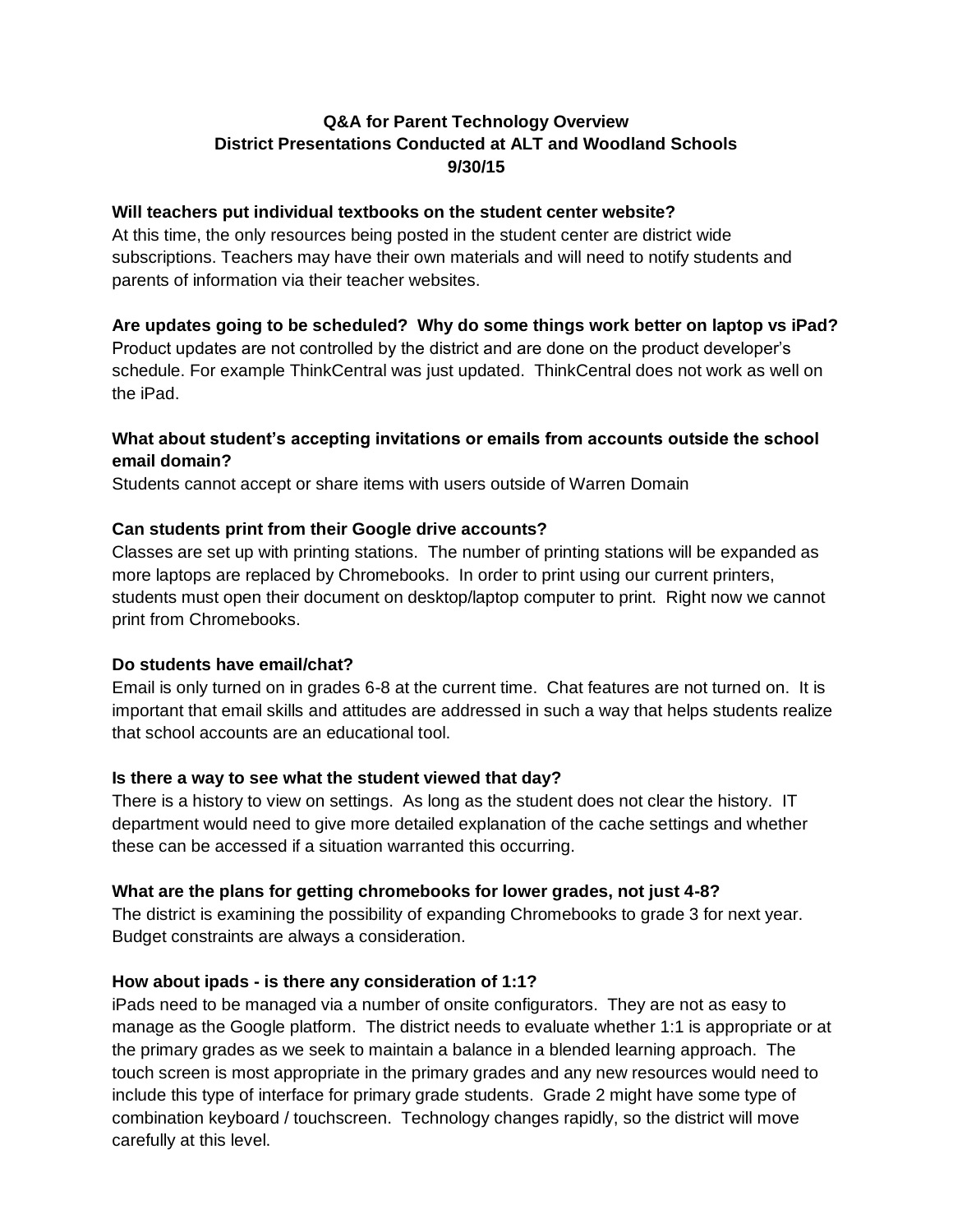#### **What about posture issues with chromebooks?**

Fairly new in this age group, evaluation may be needed to discuss ergonomics. There are PT issues on both sides. Any 1:1 environment should maintain an appropriate balance in the types of learning experiences students have.

#### **What if teachers are not comfortable with technology?**

Teacher use will be supported over time. We have instructional specialists and building tech coaches that provide teachers support and guidance as they integrate technologies. As with any new resources, we must provide support in how we use technology and provide time for teachers to develop their skill set through professional development offerings.

#### **Are Chromebooks insured if your ten year old loses it?**

As part of the Chromebook agreement, parents had the option of paying a small \$10 insurance fee. The fee covers accidental breakage for the first time. If a child loses the Chromebook, the parent would likely be responsible for replacing the device.

#### **Do their passwords stay with them each year?**

Passwords stay with students from year to year. This year passwords can be accessed through the student center. The student center password serves as the primary password. Students can access this through the district website at school and at home.

#### **When they get access to new sites do you try to keep it similar?**

Every effort is made to maintain consistent passwords. There is not a single sign on option, so the passwords may vary slightly based on the requirements of the vendor with which the district subscribes.

## **If my child has a laptop at home she can access Google Drive without bringing her laptop home?**

Students can use a home computer to access their Google Drive account. It is not necessary for them to use the Chromebook if the computer is more convenient or a preference for the household. The Chromebook would just need to be charged.

#### **Do they have to use the blue case it comes with?**

The case the district provides is durable and designed to protect the Chromebook against impacts and possible damage. Students should use the provided case.

**The fifth graders backpacks are so heavy. we are trying to figure out how to lighten the load. How do we see that feedback?**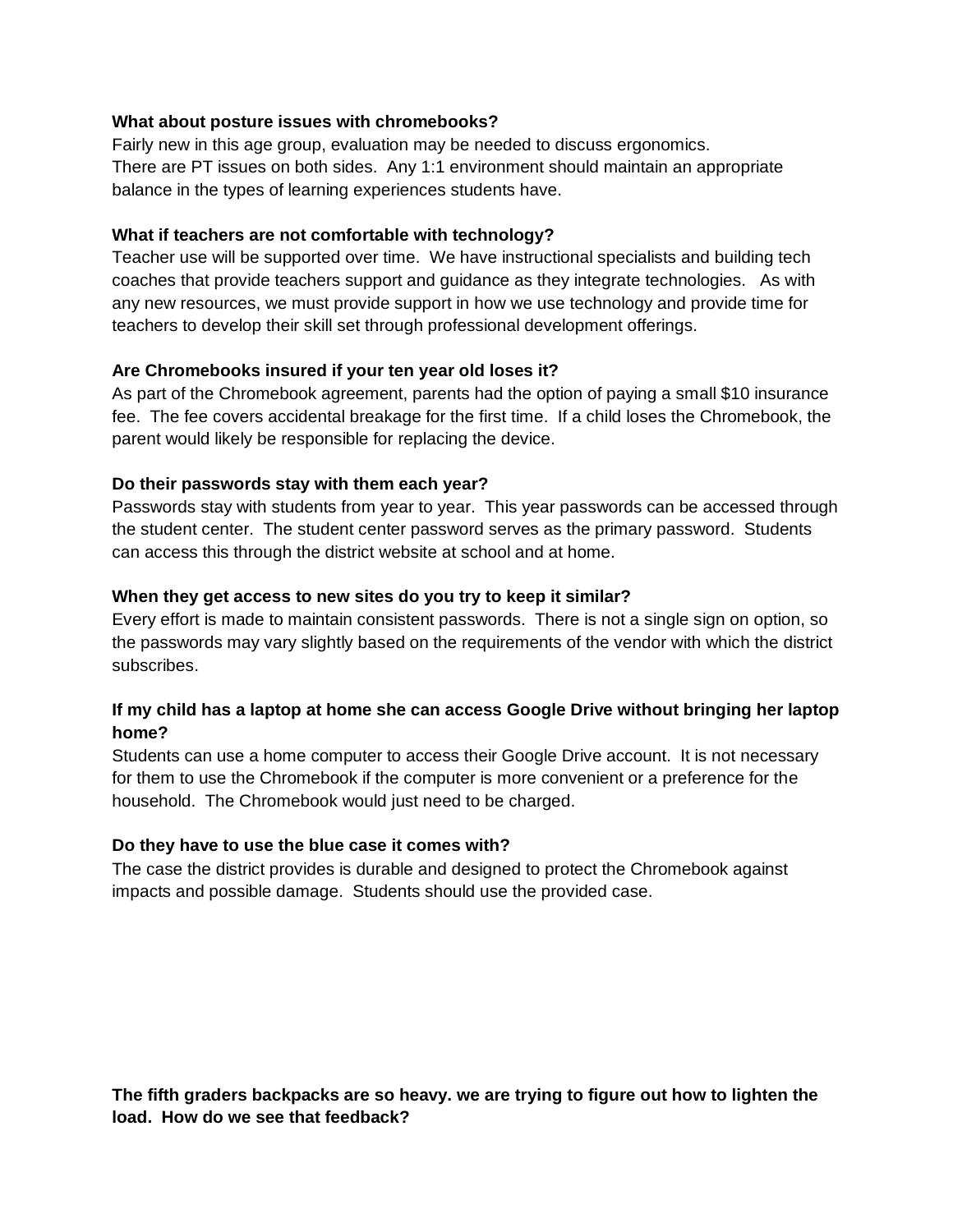Backpacks do become an issue for upper intermediate grade students. This was an issue prior to Chromebooks. It is hoped that, over time, the use of Chromebooks in these grades may address this. At this point, we are very much in a transitional period.

### **You're saying off school property a student has unrestricted access to the internet?**

Yes. The district Internet filters currently only function at school. Any Internet accessibility outside school is subject to the settings of the Wifi router to which the device is connected.

### **Are they allowed to swap chromebooks? He has to log in right?**

Students should not switch Chromebooks in grades 5-8.

## **Are you saying students are not sharing passwords to protect Warren Twp IT department?**

No. Passwords are assigned to protect access to student's accounts. The very nature of a password is to establish privacy and restrictions on an account. Students should not share their passwords and should understand that this information should be treated as private.

# **What kind of learning curve for teachers are we looking at? Clarify what you said before? The faculty needs a training period?**

When any program or resource is introduced to staff, it is necessary to provide training and support during the initial periods of implementation. This is true of technology, just like any other program. For instance, this year a program called Fundations is being implemented in grades K&1. This program involves four days of training that takes place throughout this school year. Use of technology is constantly evolving and is supported through instructional specialists and technology coaches.

# **Are there one or two things that you think parents can help and support with this whole technology thing?**

Parents need to speak with their children about expectations around school issued technology and provide structure for children with any at home technology use. The district is investigating options to provide off site filtering of Chromebook. This would not be full proof. Parents must still monitor technology use.

# **As you talk about a natural integration in many of the classes, isn't this a great opportunity for computer class to move into something new?**

This is an area that is being addressed with the state standards and within a revised curriculum. Computer room instruction is also focusing on Coding. Computer teachers also have a support role within the building in that they provide on site technology support for classroom teachers.

# **How much time is a typical 4th grader spending with the chromebooks?**

Depending on the day, potentially between an hour to two hours. Writing classes tend to involve more time on the Chromebooks. Even when they are using them, the experience is